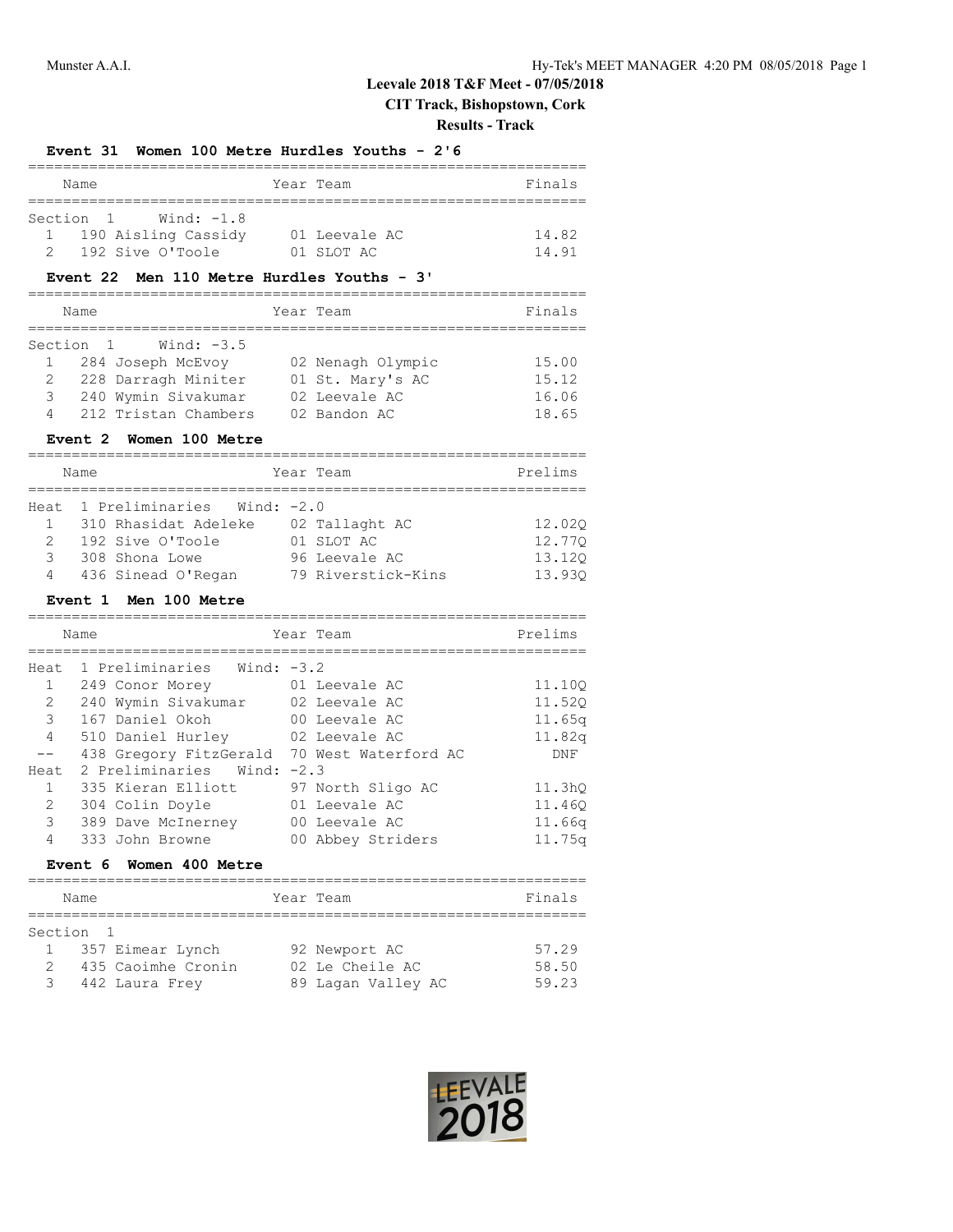# **Leevale 2018 T&F Meet - 07/05/2018 CIT Track, Bishopstown, Cork Results - Track**

### **....Event 6 Women 400 Metre**

| 4 353 Annette Quaid                        | 77 Leevale AC | 1:02.47 |
|--------------------------------------------|---------------|---------|
| 5 382 Margaret Mary Grac 93 Nenagh Olympic |               | 1:04.99 |

## **Event 5 Men 400 Metre**

|   | Name |                      | Year Team          | Finals |
|---|------|----------------------|--------------------|--------|
|   |      | 484 Cathal Crosbie   | 98 Ennis Track     | 48.23  |
| 2 |      | 359 Paul White       | 97 Nenagh Olympic  | 49.29  |
| 3 |      | 509 Dion Marcos      | 99 An Riocht       | 50.54  |
| 4 |      | 298 Chris Ouinn      | 88 Lagan Valley AC | 51.88  |
| 5 |      | 538 Ciaran Nugent    | 01 Carraig na bhF  | 52.30  |
| 6 |      | 326 Sean O'Callaghan | 99 Leevale AC      | 54.82  |

### **Event 8 Women 800 Metre**

|   | Name |                       | Year Team |                   | Finals  |
|---|------|-----------------------|-----------|-------------------|---------|
|   |      |                       |           |                   |         |
|   |      | 429 Andrea Bickerdike |           | 90 Leevale AC     | 2:18.63 |
| 2 |      | 535 Aoife Delargy     |           | 99 Nenagh Olympic | 2:19.47 |
| 3 |      | 536 Aoife Mahony      |           | 99 Listowel AC    | 2:22.67 |
| 4 |      | 542 Lucy O'Keeffe     |           | 03 Youghal AC     | 2:23.12 |

### **Event 7 Men 800 Metre**

|                | Name           |                        | Year Team |                   | Finals  |
|----------------|----------------|------------------------|-----------|-------------------|---------|
| $\mathbf{1}$   |                | 493 Jamie McCarthy     |           | 01 UL AC          | 2:04.82 |
| 2              |                | 455 Paul Hartnett      |           | 03 Midleton AC    | 2:06.04 |
| 3              |                | 550 Filmon Berhane     |           | 99 Leevale AC     | 2:06.15 |
| 4              |                | 462 Seamus Rainsford   |           | 98 Cork Varsities | 2:06.80 |
| 5              |                | 311 Damien Madigan     |           | 00 North Cork AC  | 2:09.48 |
| 6              |                | 468 Andrew Hobbs       |           | 89 Leevale AC     | 2:09.88 |
|                | Section<br>- 2 |                        |           |                   |         |
| $\mathbf{1}$   |                | 356 Jake Bagge         |           | 02 Ferrybank AC   | 1:55.73 |
| 2              |                | 373 Conor O'Driscoll   |           | 01 Leevale AC     | 1:56.05 |
| 3              |                | 383 Matt Murnane       |           | 99 Leevale AC     | 1:56.11 |
| $\overline{4}$ |                | 430 Tommy Connolly     |           | 02 Leevale AC     | 1:57.38 |
| 5              |                | 495 Darragh Kelly      |           | 99 UL AC          | 1:59.71 |
| 6              |                | 549 Abdirahman Mohamed |           | 99 Leevale AC     | 2:00.56 |
| 8              |                | 528 Aaron Shorten      |           | 04 SLOT AC        | 2:05.03 |
| 9              |                | 379 Ben Leen Smith     |           | 01 Leevale AC     | 2:06.70 |
|                |                |                        |           |                   |         |

## **Event 1 Men 100 Metre**

| Name                        |  | Year Team     | Finals |  |  |
|-----------------------------|--|---------------|--------|--|--|
|                             |  |               |        |  |  |
| Section 1 Finals Wind: -1.2 |  |               |        |  |  |
| 249 Conor Morey             |  | 01 Leevale AC | 11.17  |  |  |
| 2 304 Colin Doyle           |  | 01 Leevale AC | 11.32  |  |  |

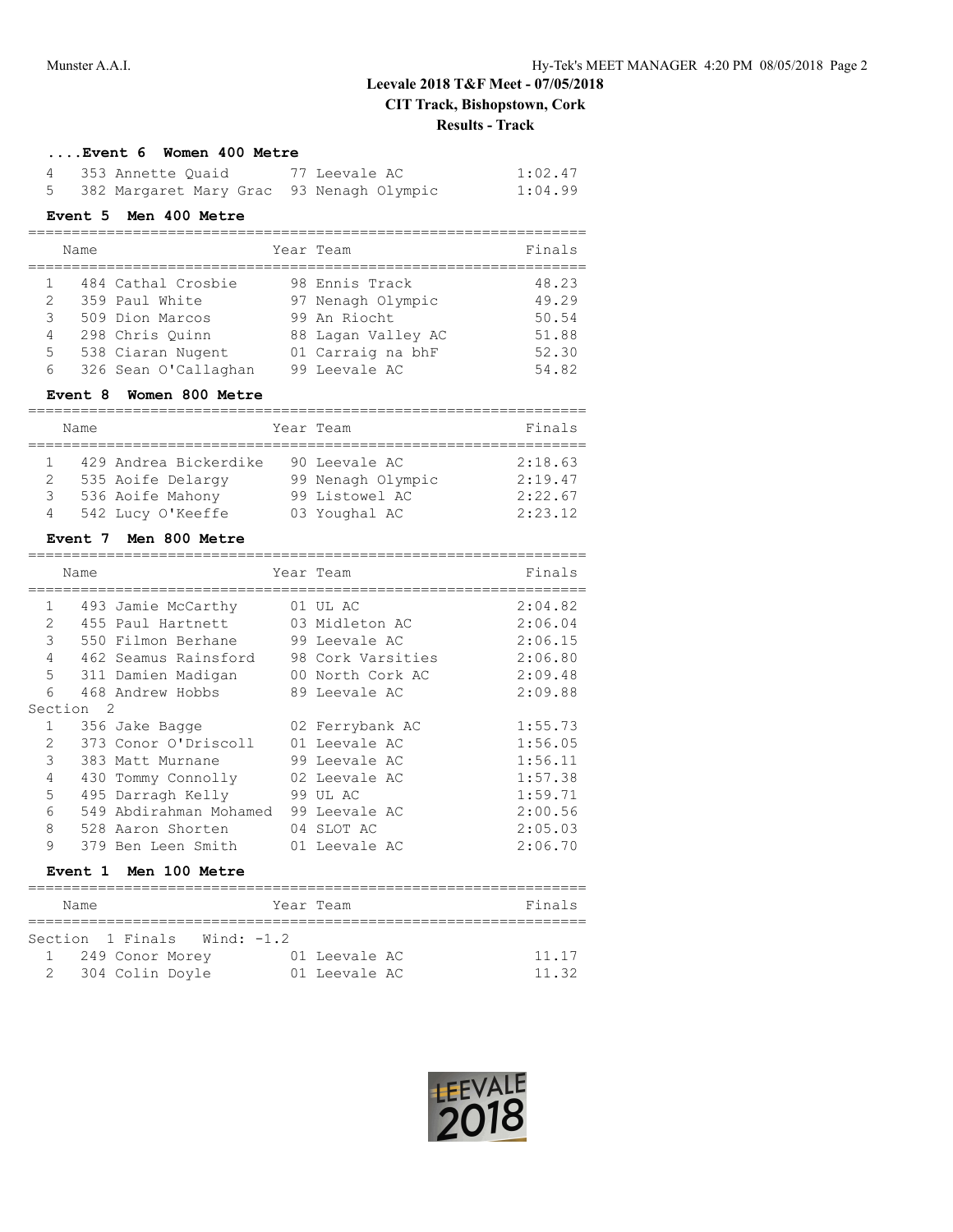# **Leevale 2018 T&F Meet - 07/05/2018 CIT Track, Bishopstown, Cork Results - Track**

### **....Event 1 Men 100 Metre**

|      | 3 389 Dave McInerney | 00 Leevale AC     | 11.41      |
|------|----------------------|-------------------|------------|
| 4    | 240 Wymin Sivakumar  | 02 Leevale AC     | 11.47      |
|      | 5 167 Daniel Okoh    | 00 Leevale AC     | 11.55      |
| 6    | 333 John Browne      | 00 Abbey Striders | 11.59      |
| $--$ | 510 Daniel Hurley    | 02 Leevale AC     | <b>DNS</b> |
| $--$ | 335 Kieran Elliott   | 97 North Sligo AC | <b>DNS</b> |
|      |                      |                   |            |

#### **Event 13 Women 3000 Metre**

|   | Name             | Year Team         | Finals   |
|---|------------------|-------------------|----------|
|   | Section 1        |                   |          |
|   | 576 Anna Reddin  | 94 Crusaders AC   | 9:49.48  |
| 2 | 323 Abbie Taylor | 00 DSD AC         | 9:54.85  |
| 3 | 541 Niamh Moore  | 94 Cork Varsities | 10:40.17 |
| 4 | 501 Niamh Roe    | 82 Leevale AC     | 10:53.66 |

## **Event 12 Men 3000 Metre**

|                | Name |                        | Year Team           | Finals  |
|----------------|------|------------------------|---------------------|---------|
| $\mathbf{1}$   |      | 557 David Fox          | 99 Leevale AC       | 8:45.62 |
| 2              |      | 548 Sean McGrath       | 82 East Cork        | 8:46.70 |
| 3              |      | 492 Eoghan Beary       | 99 UL AC            | 8:58.32 |
| $\overline{4}$ |      | 452 Frank O'Brien      | 01 Midleton AC      | 9:14.68 |
| $5 -$          |      | 531 Daire O'Sullivan   | 02 Carraig na bhF   | 9:23.72 |
| 6              |      | 573 Michael Harrington | 72 Durrus AC        | 9:24.54 |
| $7^{\circ}$    |      | 447 Mark Walsh         | 88 Leevale AC       | 9:27.88 |
|                |      | 506 Marcus McGowan     | 00 North Leitrim AC | DNF     |

## **Event 42 Women 400 Metre Hurdles Senior - 2'6**

|               | Name |                     | Year Team             | Finals  |
|---------------|------|---------------------|-----------------------|---------|
|               |      |                     |                       |         |
|               |      | 564 Miriam Daly     | 03 Carrick-on-Suir AC | 1:02.22 |
| $\mathcal{L}$ |      | 332 Shannen Dawkins | 96 St. Joseph's AC    | 1:03.46 |
| 3             |      | 585 Jessica Neville | 95 Leevale AC         | 1:03.74 |
| 4             |      | 613 Ella Duane      | 01 Naas AC            | 1:04.11 |
| 5.            |      | 314 Katie Walsh     | 99 Carraig na bhF     | 1:06.91 |

### **Event 40 Men 400 Metre Hurdles Senior - 3'**

| Year Team<br>Name                                                                                                                                                                                                                    | Finals                                        |
|--------------------------------------------------------------------------------------------------------------------------------------------------------------------------------------------------------------------------------------|-----------------------------------------------|
| 534 Cathal Locke<br>01 Dooneen AC<br>91 Clonliffe Harriers<br>571 Timmy Crowe<br>2<br>600 Diarmuid Clancy<br>00 Abbey Striders<br>3<br>00 Carrick-on-Suir AC<br>558 Jake Vermeer<br>4<br>538 Ciaran Nugent<br>01 Carraig na bhF<br>5 | 53.32<br>56.03<br>57.07<br>1:00.38<br>1:00.72 |